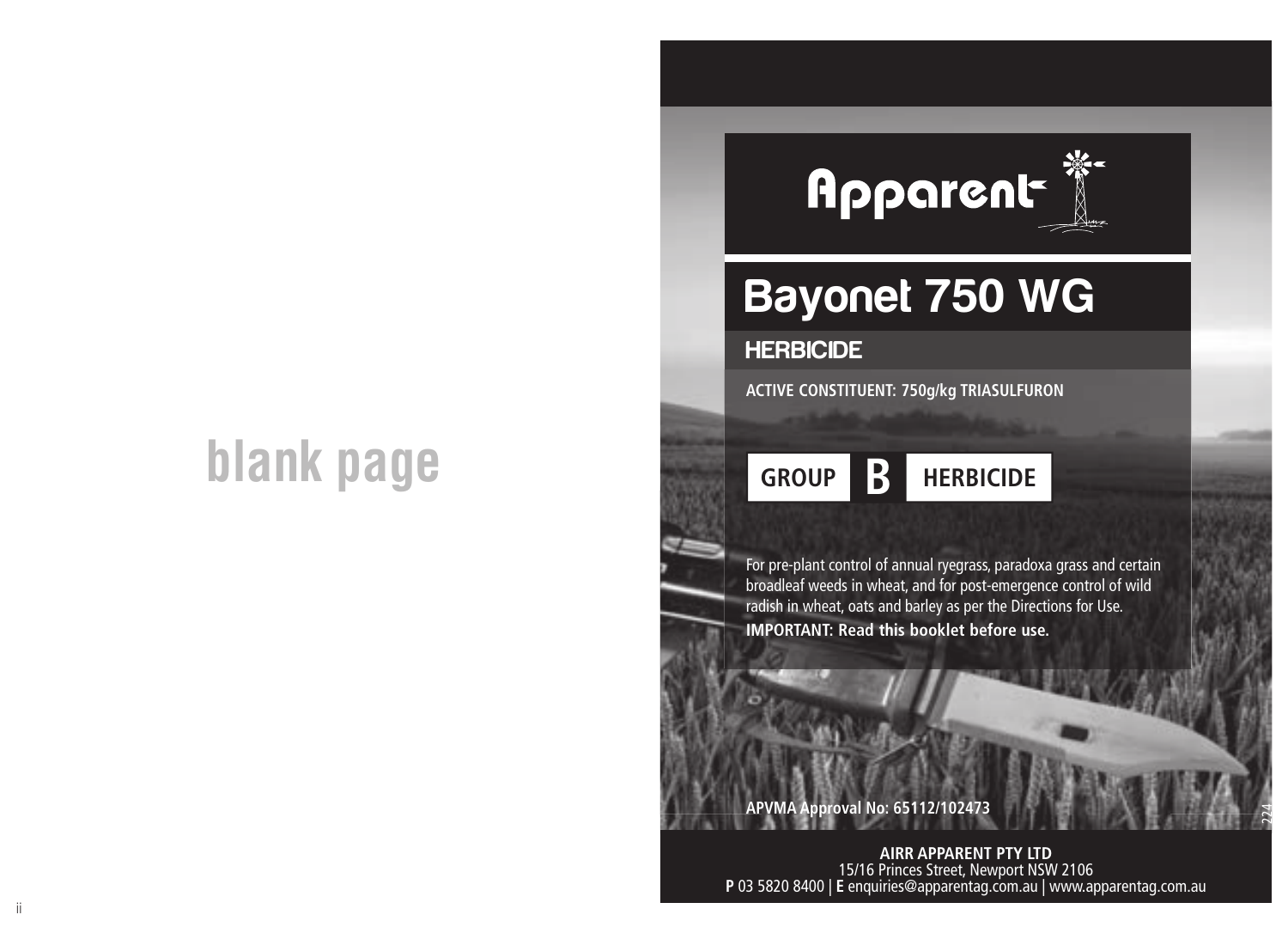## **DIRECTIONS FOR USE WESTERN AUSTRALIA ONLY PRE-EMERGENT APPLICATION**

**RESTRAINTS:**

DO NOT apply to crops undersown with legumes.

DO NOT use if another Group B Herbicide (ALS Inhibitor) has been used during the current season.

| Crop                      | <b>Weeds Controlled</b>                                                                                                                                                                                                                                                                                     | Rate L/Ha                                              |
|---------------------------|-------------------------------------------------------------------------------------------------------------------------------------------------------------------------------------------------------------------------------------------------------------------------------------------------------------|--------------------------------------------------------|
| Wheat<br>l (pre-emergent) | Burr Medic, Common Cotula, Corn Gromwell (White Ironweed,<br>Sheepweed), Deadnettle, Denseflower Fumitory, Hedge Mustard,<br>Indian Hedge Mustard, Matricaria, Paterson's Curse, Rough<br>Poppy, Smallflower Fumitory, Wards Weed, Wild Turnip, Yellow<br>Burrweed (Amsinckia) and suppression of Crassula. | 30 <sub>q</sub>                                        |
|                           | Annual Ryegrass, Capeweed, Doublegee or Three-cornered<br>Jack (Spiny Emex), Wireweed and suppression of Wild Radish,<br>60-80% suppression of Soursob.                                                                                                                                                     | 35 <sub>q</sub>                                        |
|                           | Annual Ryegrass, Corn Gromwell (White Ironweed, Sheepweed),<br>Deadnettle, Hedge Mustard, Indian Hedge Mustard, Prickly<br>Lettuce (Whipthistle), Smallflower Fumitory, Wild Turnip,<br>Wireweed (Hogweed), Wards Weed.                                                                                     | $10q$ to $15q$ plus<br>1 L of a 400 g/L<br>Trifluralin |

## **WESTERN AUSTRALIA ONLY POST-EMERGENT APPLICATION**

## **RESTRAINTS:**

DO NOT apply to crops undersown with legumes.

DO NOT spray when very dry conditions prevail.

DO NOT spray under dry frosty conditions

DO NOT use if another Group B Herbicide (ALS Inhibitor) has been used during the current season.

If RAIN FALLS within 6 hours of application, the effect could be diminished.

| Crop           | <b>Weeds Controlled</b> | Rate L/Ha             | <b>Critical Comments</b>  |
|----------------|-------------------------|-----------------------|---------------------------|
| Wheat, Oats.   | Wild Radish             | $10$ g to $15$ g plus | <b>EARLY POST-EMER</b>    |
| <b>Barley</b>  |                         | crop oil at 1 L per   | and when Wild Radisl      |
| (post-emergent |                         | 100 L of sprav        | are small and growing     |
| application)   |                         | mixture or surfactant | <b>LATE POST-EMERG</b>    |
|                |                         | at recommended        | to the crop during or     |
|                |                         | label rates           | <b>WARNING: Applicati</b> |

## **Critical Comments**

Apply to bare moist soil prior to sowing or at sowing and incorporate by the sowing operation using low profile 10 cm combine points. Application should not be made to ridged or excessively cloddy soil. For best results apply to moist soil when follow up rain is likely to occur within 7 - 10 days. In conservation tillage situations when weeds and grasses have emerged apply as a tank mixture with the recommended rate of knockdown herbicide prior to sowing.

When used on Kulin wheat on very acid soils (pH 5.5 in water) or under poor fertility conditions increased stem breakage may occur. Early season crop retardation may occur where the product is used on soils with a pH greater than 8, and which are prone to zinc deficiency.

This mixture to be only used on alkaline soils where pH is greater than 8 (1:5 Soil: Water suspension mixture). For best results apply mix to bare moist soil that has a minimum of trash and incorporate to a depth of 5cm just prior to sowing. Incorporation should be made within 4 hours of application. Heavy rainfall (greater that 50 mm) within 7 days of application may affect efficacy especially at the 10 g/ha rate. Late germination of some weeds e.g. Annual Ryegrass will not be controlled in seasons of above average rainfall. Use the higher rate where heavy density of weeds is expected.

| <b>Critical Comments</b>                                                                                 |
|----------------------------------------------------------------------------------------------------------|
| <b>EARLY POST-EMERGENT APPLICATION:</b> Spray prior to the crop reaching mid-tillering (Zadoks - 23)     |
| and when Wild Radish is in the 2 - 6 leaf stage. Use rates towards the lower end of the range when weeds |
| are small and growing conditions are ideal. Spray only when weeds are actively growing.                  |
| <b>LATE POST-EMERGENT APPLICATION:</b> Spray during early flowering of the wild radish. DO NOT apply     |
| to the crop during or after crop anthesis and flowering (Zadoks 60). DO NOT spray on weeds under stress. |
| <b>WARNING:</b> Application to oats may cause some yellowing.                                            |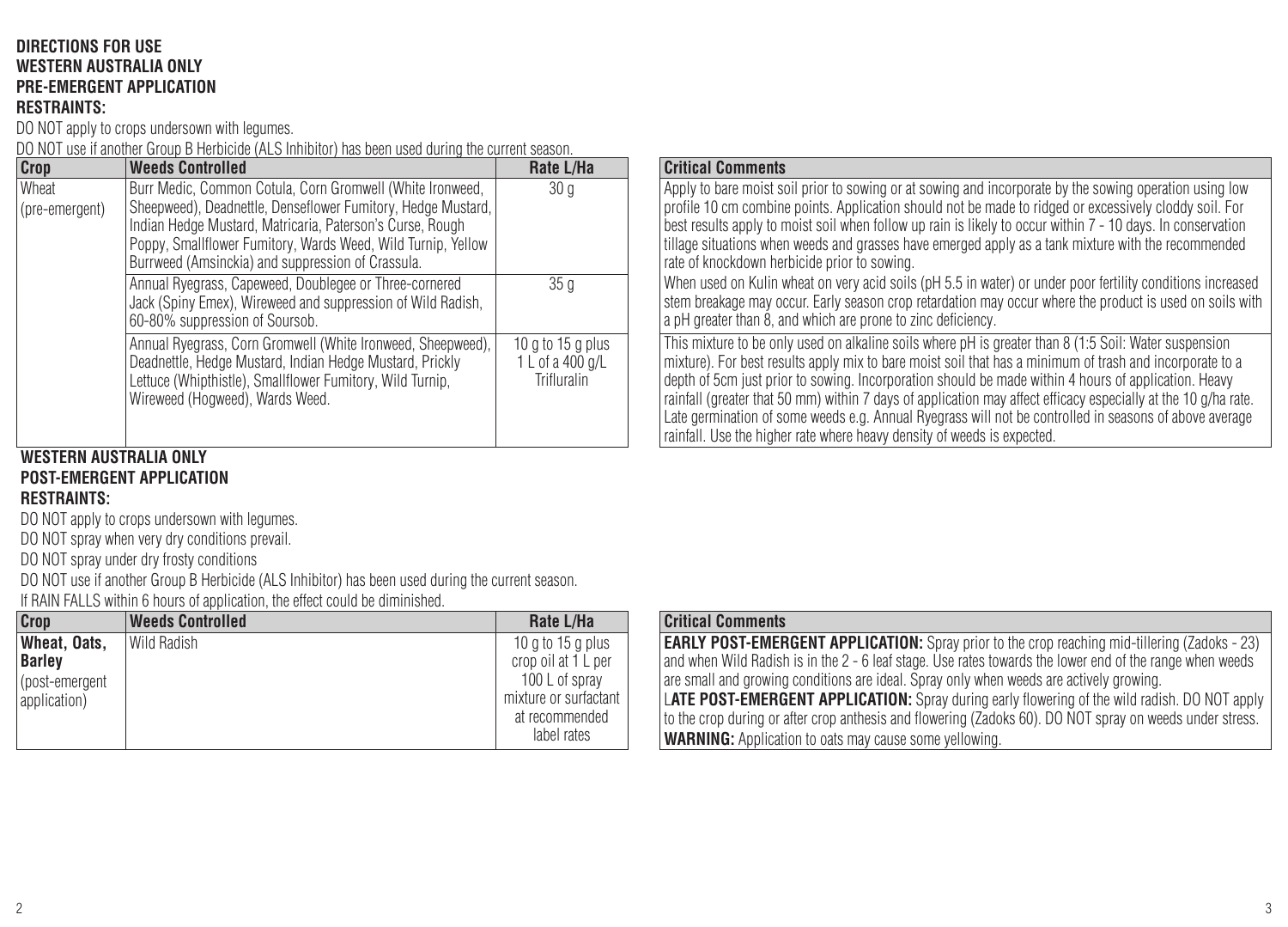#### **WESTERN AUSTRALIA ONLY (cont) POST-EMERGENT APPLICATION**

| Crop                        | <b>Weeds Controlled</b>                                                                 | Rate L/Ha                               |
|-----------------------------|-----------------------------------------------------------------------------------------|-----------------------------------------|
| Barley, Oats.<br>Triticale. | <b>Turnip Weed</b>                                                                      | $6.5 q + 300$ mL<br>Terbutrvn 500 SC    |
| Wheat-<br>From 3 leaf to    | Denseflower, Fumitory, Hedge Mustard, Small flower Fumitory                             | $6.5 q + 300$ mL<br>Terbutrvn 500 SC    |
| early tillering<br>stage    |                                                                                         | t٥<br>$10 q + 440$ mL                   |
|                             |                                                                                         | Terbutrvn 500 SC                        |
|                             | Ball Mustard, Field Peas (volunteer)                                                    | $10 q + 440 mL$<br>Terbutryn 500 SC     |
|                             | Deadnettle                                                                              | $10a + 440mL$<br>Terbutrvn 500 SC<br>to |
|                             |                                                                                         | $13q + 600$ mL<br>Terbutrvn 500 SC      |
|                             | Australian Crassula, Doublegee or Three-cornered Jack (Spiny<br>Emex). Volunteer Lupins | $13q + 600$ mL<br>Terbutrvn 500 SC      |

## **Critical Comments**

Spray when weeds are in the 2 to 6 leaf stage (up to 6 node/leaflet for field peas, 10 leaflet for vetch), except 2 to 4 leaf for Doublegee. Use rates towards the lower end of the range (where applicable) when weeds are small and soil conditions are very moist.

Spray only when weeds are actively growing.

Spray only after good rain and when topsoil is moist.

Best results are obtained when good soil moisture has been present since planting.

#### **SOUTH AUSTRALIA ONLY PRE-EMERGENT APPLICATION**

## **RESTRAINTS:**

DO NOT apply to crops undersown with legumes.

DO NOT use if another Group B Herbicide (ALS inhibitor) has been used during the current season.

| Crop  | <b>Weeds Controlled</b>                                                                                                                                                                                                                                                                    | Rate L/Ha                                            | <b>Critical Comments</b>                                                                                                                                  |
|-------|--------------------------------------------------------------------------------------------------------------------------------------------------------------------------------------------------------------------------------------------------------------------------------------------|------------------------------------------------------|-----------------------------------------------------------------------------------------------------------------------------------------------------------|
| Wheat | Ball Mustard, Burr Medic, Corn Gromwell (White Ironweed,<br>Sheepweed), Deadnettle, Denseflower Fumitory, Hedge<br>Mustard, Indian Hedge Mustard, Prickly Lettuce, Rough Poppy,<br>Smallflower Fumitory, Stemless Thistle, Vetch, Wards Weed,<br>Wild Turnip, Yellow Burrweed (Amsinckia), | 30 <sub>q</sub>                                      | Apply to bare moist s<br>profile 10 cm combin<br>best results apply to r<br>l tillage situations wher<br>rate of knockdown he                             |
|       | Annual Ryegrass, Capeweed, Doublegee or Three-cornered<br>Jack (Spiny Emex), Volunteer Chickpeas, Faba Beans and<br>Field Peas, Wireweed and suppression of Sketeton Weed, Wild<br>Radish, 60-80% suppression of Soursob and suppression of<br>remaining plants.                           | 35q                                                  | Apparent Bayonet 750<br>proportion of plants m<br>For Skeleton Weed a:<br>clay loam mixture wit<br>Best control is observ<br>plants will be stunted       |
|       | Annual Ryegrass, Corn Gromwell (White Ironweed, Sheepweed).<br>Deadnettle, Hedge Mustard, Indian Hedge Mustard, Prickly<br>Lettuce (Whipthistle), Smallflower Fumitory, Wild Turnip,<br>Wireweed (Hoaweed), Ward's Weed.                                                                   | 10 g to 15 g plus<br>1 L of a 400 g/L<br>Trifluralin | This mixture to be on<br>method). For best res<br>depth of 5cm just prio<br>rainfall (greater than 5<br>Late germination of so<br>rainfall. Use the highe |

| te L/Ha                              | <b>Critical Comments</b>                                                                                                                                                                                                                                                                                                                                                                                                                                                                                                                                                                                                        |
|--------------------------------------|---------------------------------------------------------------------------------------------------------------------------------------------------------------------------------------------------------------------------------------------------------------------------------------------------------------------------------------------------------------------------------------------------------------------------------------------------------------------------------------------------------------------------------------------------------------------------------------------------------------------------------|
| 30 a                                 | Apply to bare moist soil prior to sowing or at sowing and incorporate by the sowing operation using low<br>profile 10 cm combine points. Application should not be made to ridged or excessively cloddy soil. For<br>best results apply to moist soil when follow up rain is likely to occur within 7 - 10 days. In conservation<br>tillage situations when weeds and grasses have emerged apply as a tank mixture with the recommended<br>rate of knockdown herbicide prior to sowing.                                                                                                                                         |
| 35 <sub>0</sub>                      | Apparent Bayonet 750 WG Herbicide will provide good control of volunteer grain legumes, however a small<br>proportion of plants may survive and require an overspray to eliminate the potential for grain contamination.<br>For Skeleton Weed a significant degree of control will be achieved on soil types of a predominantly sandy<br>clay loam mixture with a pH greater than 8.<br>Best control is observed where Skeleton Weed germinates in the very early stages of the crop. Surviving<br>plants will be stunted.                                                                                                      |
| o 15 g plus<br>a 400 g/L<br>fluralin | This mixture to be only used on alkaline soils where oH is greater than 8 (1:5 Soil: Water suspension<br>method). For best results apply mix to bare moist soil that has a minimum of trash and incorporate to a<br>depth of 5cm just prior to sowing. Incorporation should be made within 4 hours of application. Heavy<br>rainfall (greater than 50 mm) within 7 days of application may affect efficacy especially at the 10 g/ha rate.<br>Late germination of some weeds e.g. Annual Ryegrass will not be controlled in seasons of above average<br>rainfall. Use the higher rate where heavy density of weeds is expected. |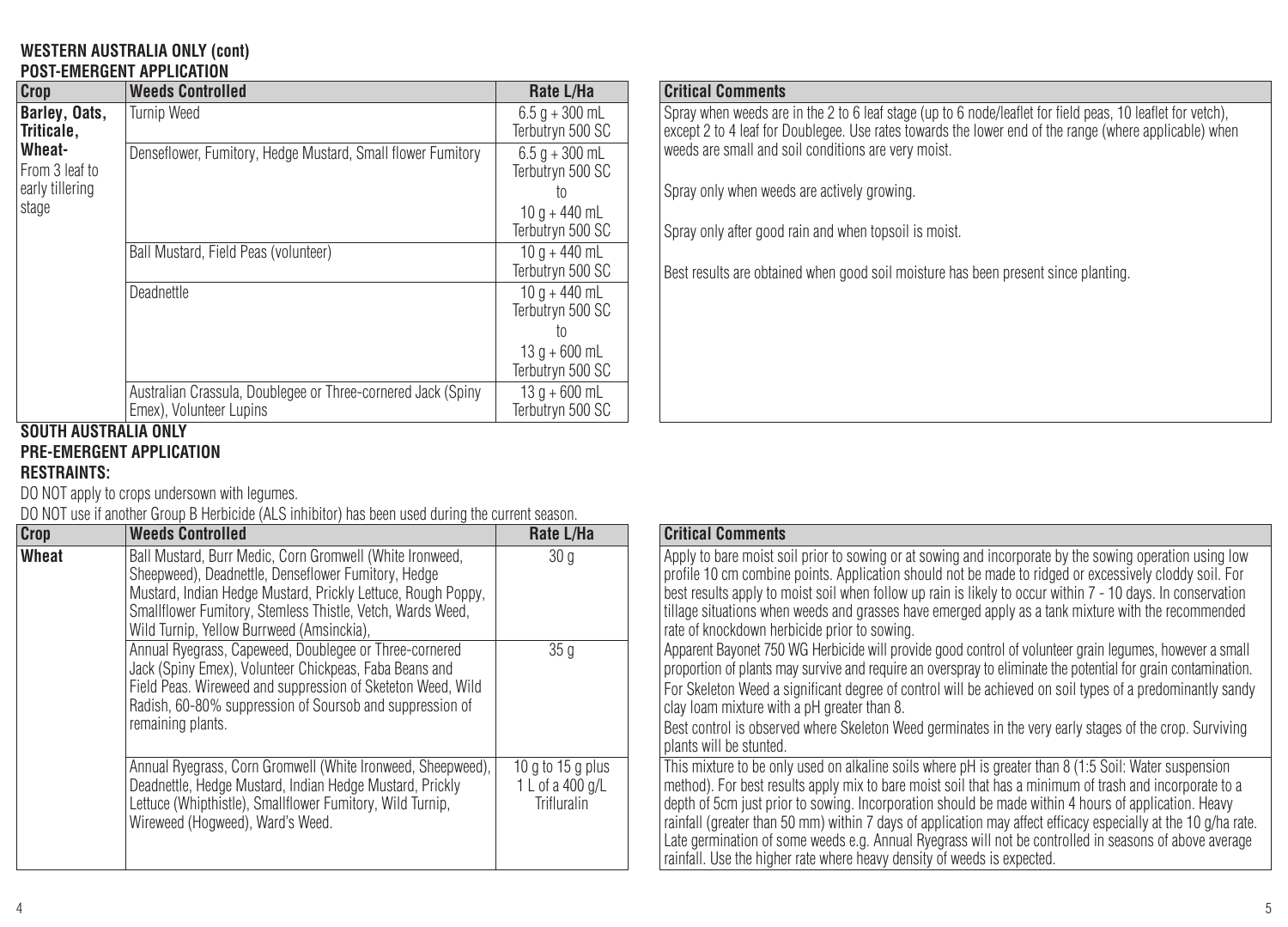#### **SOUTH AUSTRALIA ONLY POST-EMERGENT APPLICATION RESTRAINTS:**

DO NOT apply to crops undersown with legumes. DO NOT spray when very dry conditions prevail.

DO NOT spray under dry frosty conditions

DO NOT use if another Group B Herbicide (ALS Inhibitor) has been used during the current season.

If RAIN FALLS within 6 hours of application, the effect could be diminished.

| Crop                                                           | <b>Weeds Controlled</b>                                                                                                | Rate L/Ha                                                                                                 |
|----------------------------------------------------------------|------------------------------------------------------------------------------------------------------------------------|-----------------------------------------------------------------------------------------------------------|
| Wheat, Oats,<br>Barley<br>Late Post<br>emergent<br>application | Wild Radish                                                                                                            | 15 g plus crop oil at 1<br>L per 100 L of spray<br>mixture or surfactant<br>at recommended<br>label rates |
| Barley, Oats,<br>Triticale.                                    | Faba Beans (volunteer), Long Fruited Turnip, Long Headed<br>Poppy, Paterson's Curse, Turnip Weed                       | $6.5 q + 300$ mL<br>Terbutryn 500 SC                                                                      |
| Wheat-<br>From 3 leaf to<br>early tillering                    | Hedge Mustard, Indian Hedge Mustard, Wild Turnip                                                                       | $6.5 q + 300$ mL<br>Terbutryn 500 SC to<br>$10a + 440mL$<br>Terbutryn 500 SC                              |
| stage                                                          | Ball Mustard, Crassula, Medic, Prickly Lettuce (Whipthistle)                                                           | $10 q + 440$ mL<br>Terbutrvn 500 SC                                                                       |
|                                                                | Field Peas (volunteer). Wild Radish                                                                                    | $10a + 440mL$<br>Terbutryn 500 SC to<br>$13q + 600$ mL                                                    |
|                                                                |                                                                                                                        | Terbutryn 500 SC                                                                                          |
|                                                                | Lupins (volunteer), Three-cornered Jack or Doublegee (Spiny<br>Emex), Vetch, Wireweed (less than 3 leaves) suppression | $13a + 600$ mL<br>Terbutrvn 500 SC                                                                        |

#### **Critical Comments**

**LATE POST-EMERGENT APPLICATION:** Spray during early flowering of the wild radish. DO NOT apply to the crop during or after crop anthesis and flowering (Zadoks 60). DO NOT spray on weeds lunder stress.

**WARNING:** Application to oats may cause some yellowing.

Spray when weeds are in the 2 to 6 leaf stage (up to 6 node/leaflet for field peas, 10 leaflet for vetch), except 2 to 4 leaf for Doublegee. Use rates towards the lower end of the range (where applicable) when weeds are small and soil conditions are very moist.

Spray only when weeds are actively growing.

Spray only after good rain and when top soil is moist. Best results are obtained when good soil moisture has been present since planting.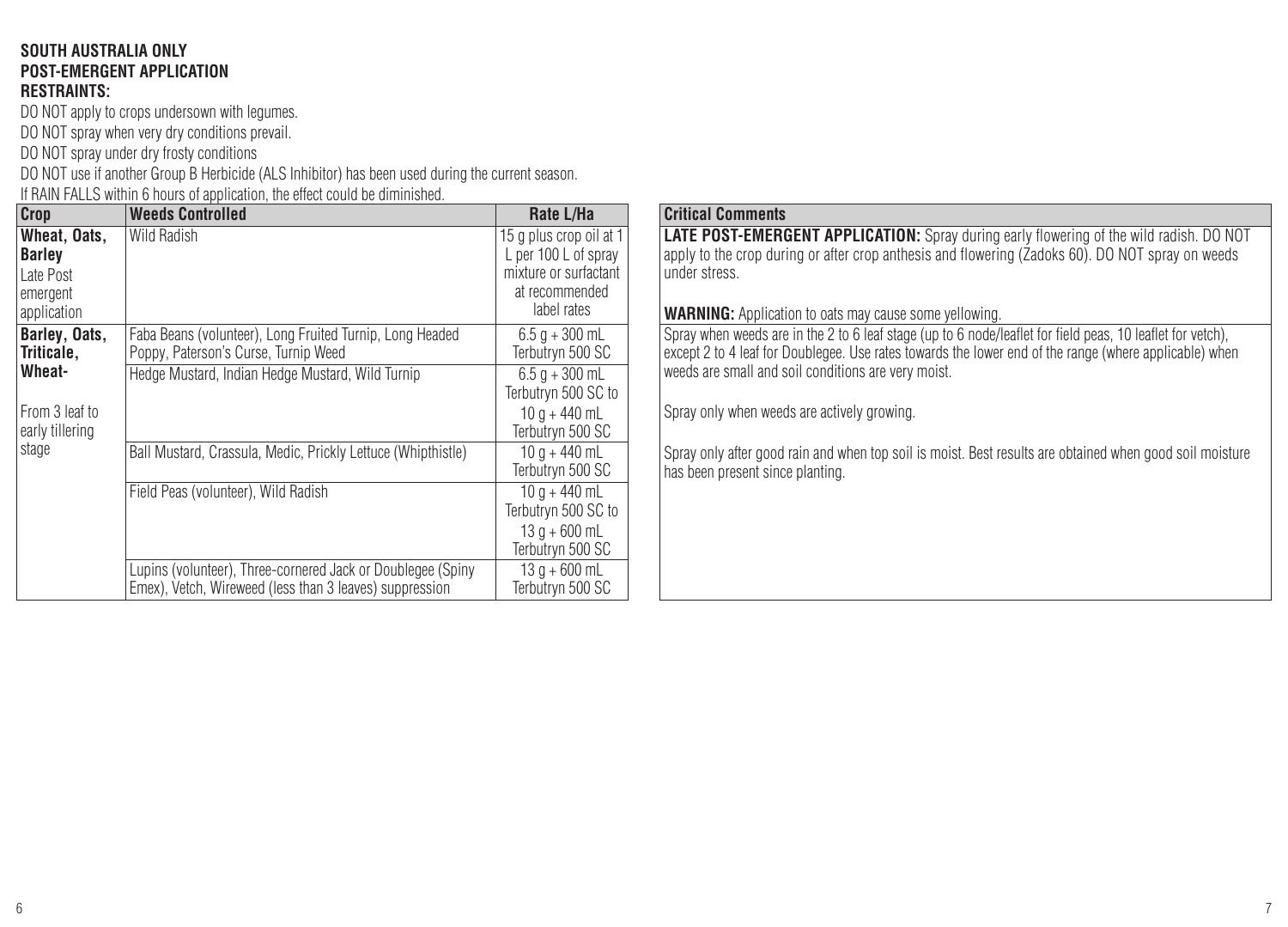#### **NEW SOUTH WALES AND ACT ONLY PRE-EMERGENT APPLICATION RESTRAINTS:**

DO NOT apply to crops undersown with legumes.

DO NOT use if another Group B Herbicide (ALS Inhibitor) has been used during the current season.

| Crop  | <b>Weeds Controlled</b>                                                                                                                                                                                                                                                                                                                                                                                                                                                                                                                                                                                                 | Rate L/Ha                                                                            | Critical Comments                                                                                                                                                                                                                                                                                                                                                                                                                                                                                         |
|-------|-------------------------------------------------------------------------------------------------------------------------------------------------------------------------------------------------------------------------------------------------------------------------------------------------------------------------------------------------------------------------------------------------------------------------------------------------------------------------------------------------------------------------------------------------------------------------------------------------------------------------|--------------------------------------------------------------------------------------|-----------------------------------------------------------------------------------------------------------------------------------------------------------------------------------------------------------------------------------------------------------------------------------------------------------------------------------------------------------------------------------------------------------------------------------------------------------------------------------------------------------|
| Wheat | Black Bindweed, (Climbing Buckweed), Burr Medic, Common<br>Cotula, Corn Gromwell (White Ironweed, Sheepweed).<br>Deadnettle, Denseflower Fumitory, Hedge Mustard, Indian<br>Hedge Mustard, Lesser Swinecress, Paterson's Curse, Prickly<br>Lettuce, Rough Poppy, Shepherd's Purse, Smallflower Fumitory,  <br>Sowthistle, Stagger Weed, Turnip Weed, Wild Turnip, Yellow<br>Burrweed (Amsinckia) and suppression of Variegated Thistle.<br>Annual Ryegrass, Capeweed, Doublegee or Three-cornered Jack<br>(Spiny Emex), Paradoxa Grass (Annual Phalaris), Wireweed and<br>suppression of Wild Radish and Mexican Poppy. | 30 <sub>q</sub><br>35 a                                                              | Apply to bare moist soil prior to sowing and incorporate by the sowing operation<br>l combine points.<br>l Application should not be made to ridged or excessively cloddy soil.<br>For best results apply to moist soil when follow up rain is likely to occur within<br>In conservation tillage situations when weeds and grasses have emerged apply a<br>recommended rate of knockdown herbicide prior to sowing.<br>For best results for Paradoxa Grass control, apply to dry soil before sowing rain. |
|       | Annual Ryegrass, Corn Gromwell (White Ironweed, Sheepweed),<br>Deadnettle, Hedge Mustard, Indian Hedge Mustard, Prickly<br>Lettuce (Whipthistle), Smallflower Fumitory, Wild Turnip,<br>Wireweed (Hoaweed), Wards Weed,                                                                                                                                                                                                                                                                                                                                                                                                 | (Southern NSW only)<br>$10a$ to $15a$ plus<br>1 L of a 400 g/L<br><b>Trifluralin</b> | This mixture to be only used on alkaline soils where pH is greater than 8 (1:5 So<br>method). For best results apply mix to bare moist soil that has a minimum of tra<br>depth of 5 cm just prior to sowing. Incorporation should be made within 4 hours<br>rainfall (greater than 50 mm) within 7 days of application may affect efficacy esp<br>Late germination of some weeds eg Annual Ryegrass will not be controlled in se                                                                          |

#### **NEW SOUTH WALES ONLY POST-EMERGENT APPLICATION RESTRAINTS:**

DO NOT apply to crops undersown with legumes.

DO NOT spray when very dry conditions prevail.

DO NOT spray under dry frosty conditions

DO NOT use if another Group B Herbicide (ALS Inhibitor) has been used during the current season.

If RAIN FALLS within 6 hours of application, the effect could be diminished.

| Crop          | <b>Weeds Controlled</b> | Rate L/Ha             | <b>Critical Comments</b> |
|---------------|-------------------------|-----------------------|--------------------------|
| Wheat. Oats.  | Wild Radish             | 10 to 15 a plus       | <b>LATE POST-EMERO</b>   |
| <b>Barley</b> |                         | crop oil at 1 L per   | to the crop during or    |
| Late Post     |                         | 100 L of sprav        |                          |
| emergent      |                         | mixture or surfactant | <b>WARNING: Applicat</b> |
| application   |                         | at recommended        |                          |
|               |                         | label rates           |                          |

| 20U I I .                                            |                                                                                                                                                                                                                                                                                                                                                                                                                                                                                                                                                                                                                                |
|------------------------------------------------------|--------------------------------------------------------------------------------------------------------------------------------------------------------------------------------------------------------------------------------------------------------------------------------------------------------------------------------------------------------------------------------------------------------------------------------------------------------------------------------------------------------------------------------------------------------------------------------------------------------------------------------|
| te L/Ha                                              | <b>Critical Comments</b>                                                                                                                                                                                                                                                                                                                                                                                                                                                                                                                                                                                                       |
| 30 a                                                 | Apply to bare moist soil prior to sowing and incorporate by the sowing operation using low profile 10cm<br>combine points.<br>Application should not be made to ridged or excessively cloddy soil.<br>For best results apply to moist soil when follow up rain is likely to occur within 7 - 10 days.<br>In conservation tillage situations when weeds and grasses have emerged apply as a tank mixture with the<br>recommended rate of knockdown herbicide prior to sowing.                                                                                                                                                   |
| 35 <sub>0</sub>                                      | For best results for Paradoxa Grass control, apply to dry soil before sowing rain.                                                                                                                                                                                                                                                                                                                                                                                                                                                                                                                                             |
| n NSW onlv)<br>o 15 a plusi<br>a 400 g/L<br>fluralin | This mixture to be only used on alkaline soils where oH is greater than 8 (1:5 Soil: Water suspension<br>method). For best results apply mix to bare moist soil that has a minimum of trash and incorporate to a<br>depth of 5 cm just prior to sowing. Incorporation should be made within 4 hours of application. Heavy<br>rainfall (greater than 50 mm) within 7 days of application may affect efficacy especially at the 10 g/ha rate.<br>Late germination of some weeds eg Annual Ryegrass will not be controlled in seasons of above average<br>rainfall. Use the higher rate where heavy density of weeds is expected. |

|  | <b>Critical Comments</b> |
|--|--------------------------|
|--|--------------------------|

**LATE POST-EMERGENT APPLICATION:** Spray during early flowering of the wild radish. DO NOT apply to the crop during or after crop anthesis and flowering (Zadoks 60).

**WARNING:** Application to oats may cause some yellowing.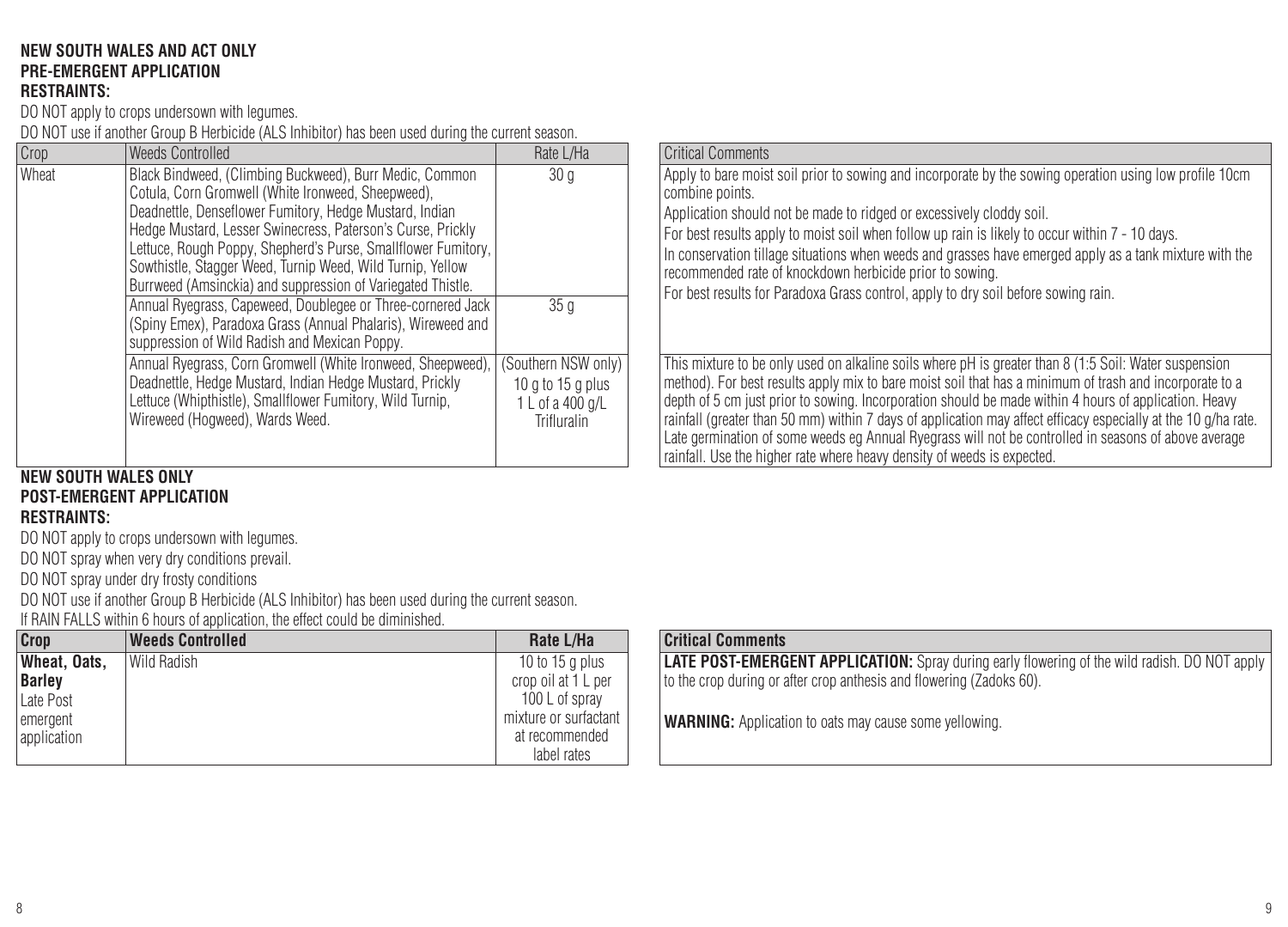#### **NEW SOUTH WALES ONLY (cont) POST-EMERGENT APPLICATION**

| Crop                                        | <b>Weeds Controlled</b>                                                                                       | Rate L/Ha                                                                    |
|---------------------------------------------|---------------------------------------------------------------------------------------------------------------|------------------------------------------------------------------------------|
| Barley, Oats,<br>Triticale.                 | <b>Turnip Weed</b>                                                                                            | $6.5$ a + 300 mL<br>Terbutryn 500 SC                                         |
| Wheat-<br>From 3 leaf to<br>early tillering | Hedge Mustard, Indian Hedge Mustard, London Rocket, Wild<br>Turnio                                            | $6.5 q + 300$ mL<br>Terbutrvn 500 SC<br>to $10a + 440mL$<br>Terbutrvn 500 SC |
| stage                                       | Black Bindweed (Climbing Buckwheat), Faba Bean (volunteer),<br>Field Pea (volunteer), Medic, Shepherd's Purse | $10a + 440mL$<br>Terbutrvn 500 SC                                            |
|                                             | Deadnettle, Mexican Poppy, Wild Radish                                                                        | $10a + 440mL$<br>Terbutrvn 500 SC<br>t٥                                      |
|                                             |                                                                                                               | $13q + 600$ mL<br>Terbutryn 500 SC                                           |
|                                             | Coreopsis, Sunflower (volunteer), vetch                                                                       | $13a + 600$ mL<br>Terbutrvn 500 SC                                           |

## **QUEENSLAND ONLY PRE-EMERGENT APPLICATION**

## **RESTRAINTS:**

DO NOT apply to crops undersown with legumes.

DO NOT use if another Group B Herbicide (ALS Inhibitor) has been used during the current season.

| Crop  | <b>Weeds Controlled</b>                                                                                                                                                                                                                                                                | Rate L/Ha       | <b>Critical Comments</b>                                                                                                  |
|-------|----------------------------------------------------------------------------------------------------------------------------------------------------------------------------------------------------------------------------------------------------------------------------------------|-----------------|---------------------------------------------------------------------------------------------------------------------------|
| Wheat | African Turnip Weed, Black Bindweed (Climbing Buckwheat).<br>Corn Gromwell (White Ironweed, Sheepweed), Deadnettle,<br>Hedge Mustard, Indian Hedge Mustard, New Zealand Spinach,<br>Prickly Lettuce, Slender Celery, Smallflower Fumitory, Turnip<br>Weed, Yellow Burrweed (Amsinckia) | 30 <sub>q</sub> | Apply to weed free so<br>orofile 10 cm combin<br>Application should no<br>For best results apply<br>situations where weed |
|       | Annual Ryegrass, Common Peppercress, Doublegee or Three-<br>cornered Jack (Spiny Emex), London Rocket, Paradoxa Grass,<br>Stagger Weed and suppression of Wild Radish and Wireweed.                                                                                                    | 35q             | l knockdown herbicide:<br>For Paradoxa Grass c<br><b>TO AVOID UNACCE</b><br>l Do not graze or cut fo                      |

## **Critical Comments**

Spray when weeds are in the 2 to 6 leaf stage (up to 6 node/leaflet for field peas, 10 leaflet for vetch), except 2 to 4 leaf for Doublegee. Use rates towards the lower end of the range (where applicable) when weeds are small and soil conditions are very moist.

Spray only when weeds are actively growing.

Spray only after good rain and when top soil is moist. Best results are obtained when good soil moisture has been present since planting.

| te L/Ha | <b>Critical Comments</b>                                                                                                                                                                                          |
|---------|-------------------------------------------------------------------------------------------------------------------------------------------------------------------------------------------------------------------|
| 30 a    | Apply to weed free soil prior to sowing or at sowing and incorporate by the sowing operation using low                                                                                                            |
|         | profile 10 cm combine points.                                                                                                                                                                                     |
|         | Application should not be made to ridged or excessively cloddy soil.                                                                                                                                              |
|         | For best results apply when follow up rain is likely to occur within 7 - 10 days. In conservation tillage<br>situations where weeds and grasses have emerged apply as a tank mixture with the recommended rate of |
| 35 a    | knockdown herbicides prior to sowing.                                                                                                                                                                             |
|         | For Paradoxa Grass control, apply to dry soil before sowing rain.                                                                                                                                                 |
|         | TO AVOID UNACCEPTABLE RESIDUES                                                                                                                                                                                    |
|         | Do not graze or cut for stock food for 7 weeks after application.                                                                                                                                                 |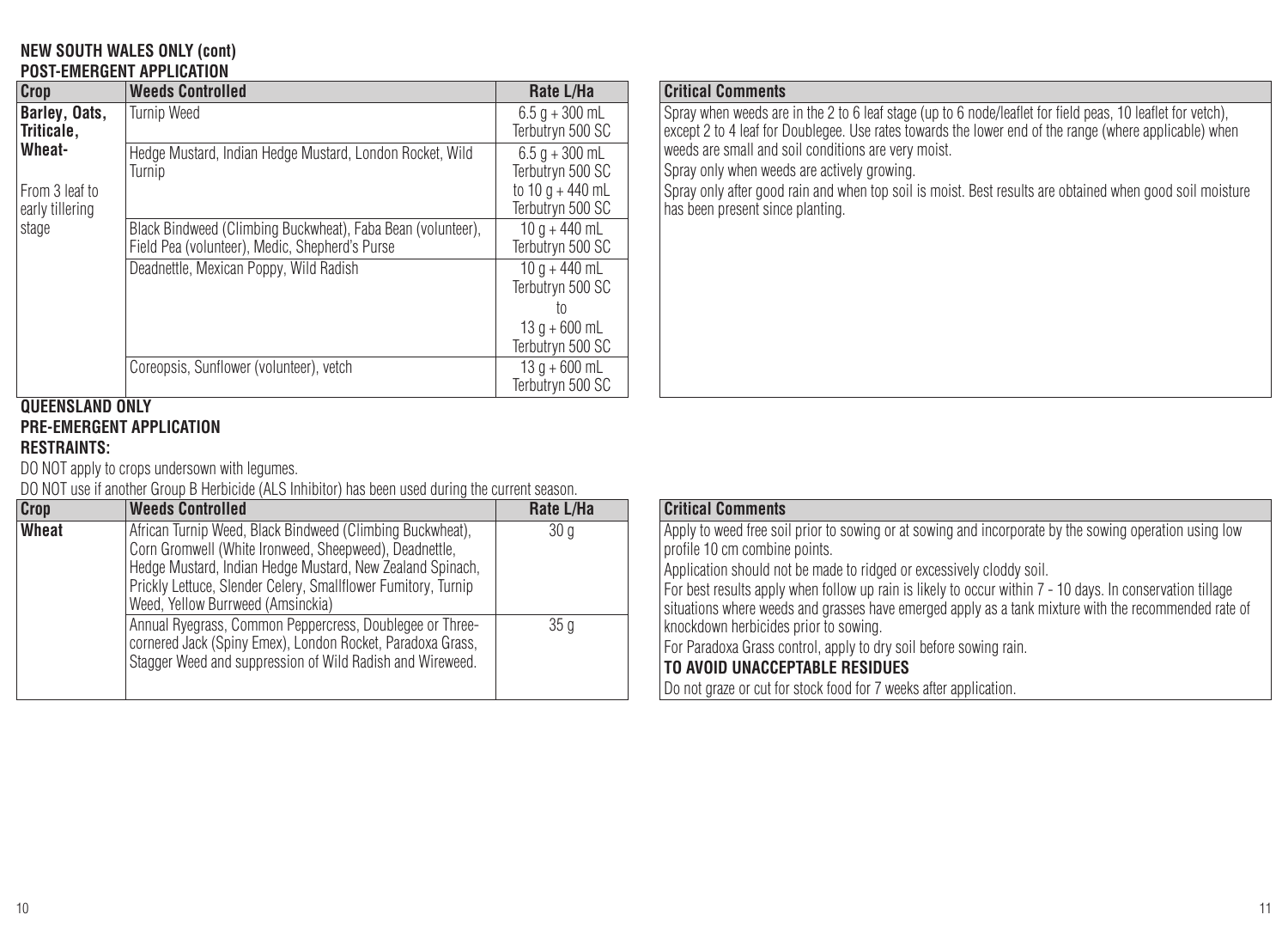#### **QUEENSLAND ONLY POST-EMERGENT APPLICATION RESTRAINTS:**

DO NOT apply to crops undersown with legumes.

DO NOT spray when very dry conditions prevail.

DO NOT spray under dry frosty conditions

DO NOT use if another Group B Herbicide (ALS Inhibitor) has been used during the current season.

If RAIN FALLS within 6 hours of application, the effect could be diminished.

| Crop                                       | <b>Weeds Controlled</b>                                                 | Rate L/Ha                                                                  |
|--------------------------------------------|-------------------------------------------------------------------------|----------------------------------------------------------------------------|
| <b>Barley, Wheat-   Turnip Weed</b>        |                                                                         | $6.5$ a + 300 mL                                                           |
| From 3 leaf to<br>early tillering<br>stage |                                                                         | Terbutryn 500 SC                                                           |
|                                            | Denseflower, Fumitory, Indian Hedge Mustard, Smallflower<br>Wild Turnip | $6.5 q + 300$ mL<br>Terbutryn 500 SC to                                    |
|                                            |                                                                         | $10a + 440mL$<br>Terbutryn 500 SC                                          |
|                                            | Black Bindweed (Climbing Buckwheat), London Rocket                      | $10a + 440mL$<br>Terbutryn 500 SC                                          |
|                                            | Wild Radish                                                             | $10a + 440mL$<br>Terbutryn 500 SC to<br>$13q + 600$ mL<br>Terbutryn 500 SC |
|                                            | Coreopsis, Corn Gromwell (Sheepweed or White Ironweed)                  | $13 q + 600$ mL<br>Terbutryn 500 SC                                        |

#### **Critical Comments**

Spray when weeds are in the 2 to 6 leaf stage except 2 to 4 leaf for Doublegee. Use rates towards the lower end of the range (where applicable) when weeds are small and soil conditions are very moist. Spray only when weeds are actively growing. Best results are obtained when good soil moisture has been present since planting.

## **TO AVOID UNACCEPTABLE RESIDUES**

Do not graze or cut for stock food for 14 days after application.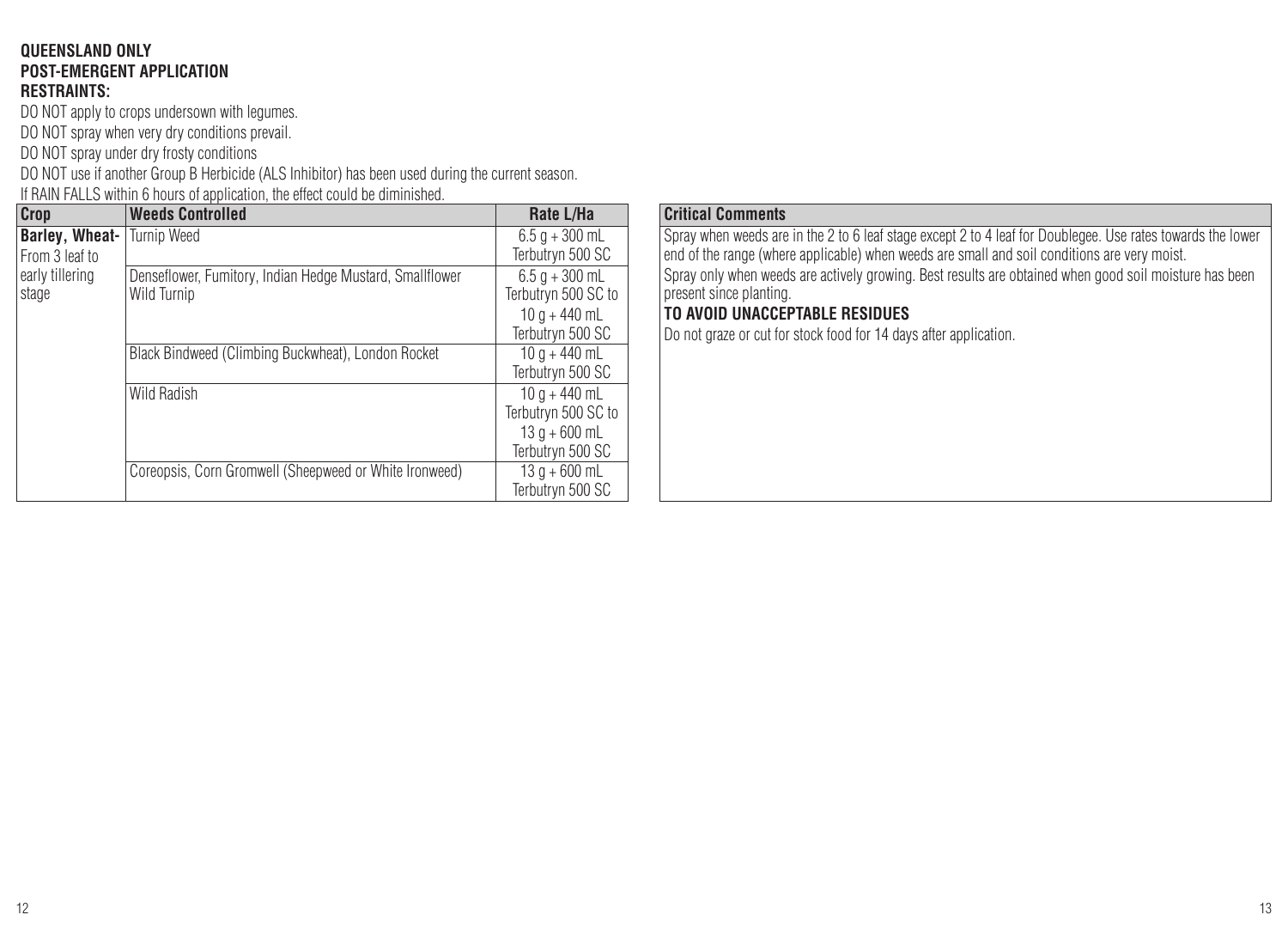#### **VICTORIA ONLY PRE-EMERGENT APPLICATION RESTRAINTS:**

DO NOT apply to crops undersown with legumes.

DO NOT use if another Group B Herbicide (ALS Inhibitor) has been used during the current season.

| Crop                 | <b>Weeds Controlled</b>                                                                                                                                                                                                                                                                                                                                                                                                                                                                                                                                                                              | Rate L/Ha                                                                    | <b>Critical Comments</b>                                                                                                                                                                                                                                                                                                                                                                                                                                                                                                                                                                                                                                                                                                                                                                                                                                                                                                                                                                                                                                                                                                                                                                                                                                                                                                                                                                                                                                                                                                                                                                                                                                                                                                                                                                              |
|----------------------|------------------------------------------------------------------------------------------------------------------------------------------------------------------------------------------------------------------------------------------------------------------------------------------------------------------------------------------------------------------------------------------------------------------------------------------------------------------------------------------------------------------------------------------------------------------------------------------------------|------------------------------------------------------------------------------|-------------------------------------------------------------------------------------------------------------------------------------------------------------------------------------------------------------------------------------------------------------------------------------------------------------------------------------------------------------------------------------------------------------------------------------------------------------------------------------------------------------------------------------------------------------------------------------------------------------------------------------------------------------------------------------------------------------------------------------------------------------------------------------------------------------------------------------------------------------------------------------------------------------------------------------------------------------------------------------------------------------------------------------------------------------------------------------------------------------------------------------------------------------------------------------------------------------------------------------------------------------------------------------------------------------------------------------------------------------------------------------------------------------------------------------------------------------------------------------------------------------------------------------------------------------------------------------------------------------------------------------------------------------------------------------------------------------------------------------------------------------------------------------------------------|
| Wheat                | Annual Ryegrass, Burr Medic, Capeweed, Corn Gromwell<br>(White Ironweed, Sheepweed), Deadnettle, Hedge Mustard,<br>Indian Hedge Mustard, Prickly Lettuce (Whipthistle),<br>Smallflower Fumitory, Volunteer Chickpeas, Faba Beans<br>and Field Peas, Wild Turnip, Wireweed (Hogweed), Yellow<br>Burrweed (Amsinckia) and suppression of Wild Radish and<br>Skeleton Weed.<br>Annual Ryegrass, Corn Gromwell (White Ironweed, Sheepweed),<br>Deadnettle, Hedge Mustard, Indian Hedge Mustard, Prickly<br>Lettuce (Whipthistle), Smallflower Fumitory, Wild Turnip,<br>Wireweed (Hogweed), Ward's weed. | 30 g to 35 g<br>$10q - 15q$ plus<br>1 L /ha of 400 g/L<br><b>Trifluralin</b> | Apply to bare moist soil prior to sowing or at sowing and incorporate by the sowing operation using low<br>profile 10 cm combine points.<br>Applications should not be made to ridged or excessively cloddy soil. Use rates towards the lower end of<br>the range where broadleaf weeds are the major problem.<br>Use the higher rate where Capeweed. Volunteer Chickpeas. Faba Beans and Field Peas. Wild Radish and<br>Wireweed are the problem. Apparent Bayonet 750 WG Herbicide will provide good control of volunteer<br>grain legumes, however a small proportion of plants may survive and reguire an overspray to eliminate the<br>potential for grain contamination.<br>For best results apply to moist soil when follow up rain is likely to occur within 7 - 10 days. Use the lower<br>rate (30g/ha) on sandy clay loams with a pH greater than 8.5.<br>For Skeleton Weed a significant degree of control will be achieved on soil types of a predominantly sandy<br>clav loam mixture with a pH greater than 8. Best control is observed where Skeleton Weed germinates in<br>the very early stages of the crop. Surviving plants will be stunted.<br>This mixture to be only used on alkaline soils where pH is greater than 8 (1:5 Soil:Water suspension<br>mixture). For best results apply mix to bare moist soil that has a minimum of trash and incorporate to a<br>depth of 5 cm just prior to sowing. Incorporation should be made within 4 hours of application. Heavy<br>rainfall (greater than 50 mm) within 7 days of application may affect efficacy especially at the 10g/ha<br>rate. Late germination of some weeds e.g. Annual Ryegrass will not be controlled in seasons of above<br>average rainfall.<br>Use the higher rate where heavy density of weeds is expected. |
| <b>VICTORIA ONLY</b> |                                                                                                                                                                                                                                                                                                                                                                                                                                                                                                                                                                                                      |                                                                              |                                                                                                                                                                                                                                                                                                                                                                                                                                                                                                                                                                                                                                                                                                                                                                                                                                                                                                                                                                                                                                                                                                                                                                                                                                                                                                                                                                                                                                                                                                                                                                                                                                                                                                                                                                                                       |

#### **VICTORIA ONLY POST-EMERGENT APPLICATION**

## **RESTRAINTS:**

DO NOT apply to crops undersown with legumes.

DO NOT spray when very dry conditions prevail.

DO NOT spray under dry frosty conditions

DO NOT use if another Group B Herbicide (ALS Inhibitor) has been used during the current season.

If RAIN FALLS within 6 hours of application, the effect could be diminished.

| Crop         | <b>Weeds Controlled</b> | Rate L/Ha              |
|--------------|-------------------------|------------------------|
| Wheat. Oats. | l Wild Radish           | 15 q plus crop oil at  |
| Barley       |                         | 1 L per 100 L of spray |
| Late Post    |                         | mixture or surfactant  |
| emergent     |                         | at recommended         |
| application  |                         | label rates            |

## **Critical Comments**

**LATE POST-EMERGENT APPLICATION:** Spray during early flowering of the wild radish. DO NOT apply to the crop during or after crop anthesis and flowering (Zadoks 60). DO NOT spray on weeds under stress. **WARNING:** Application to oats may cause some yellowing.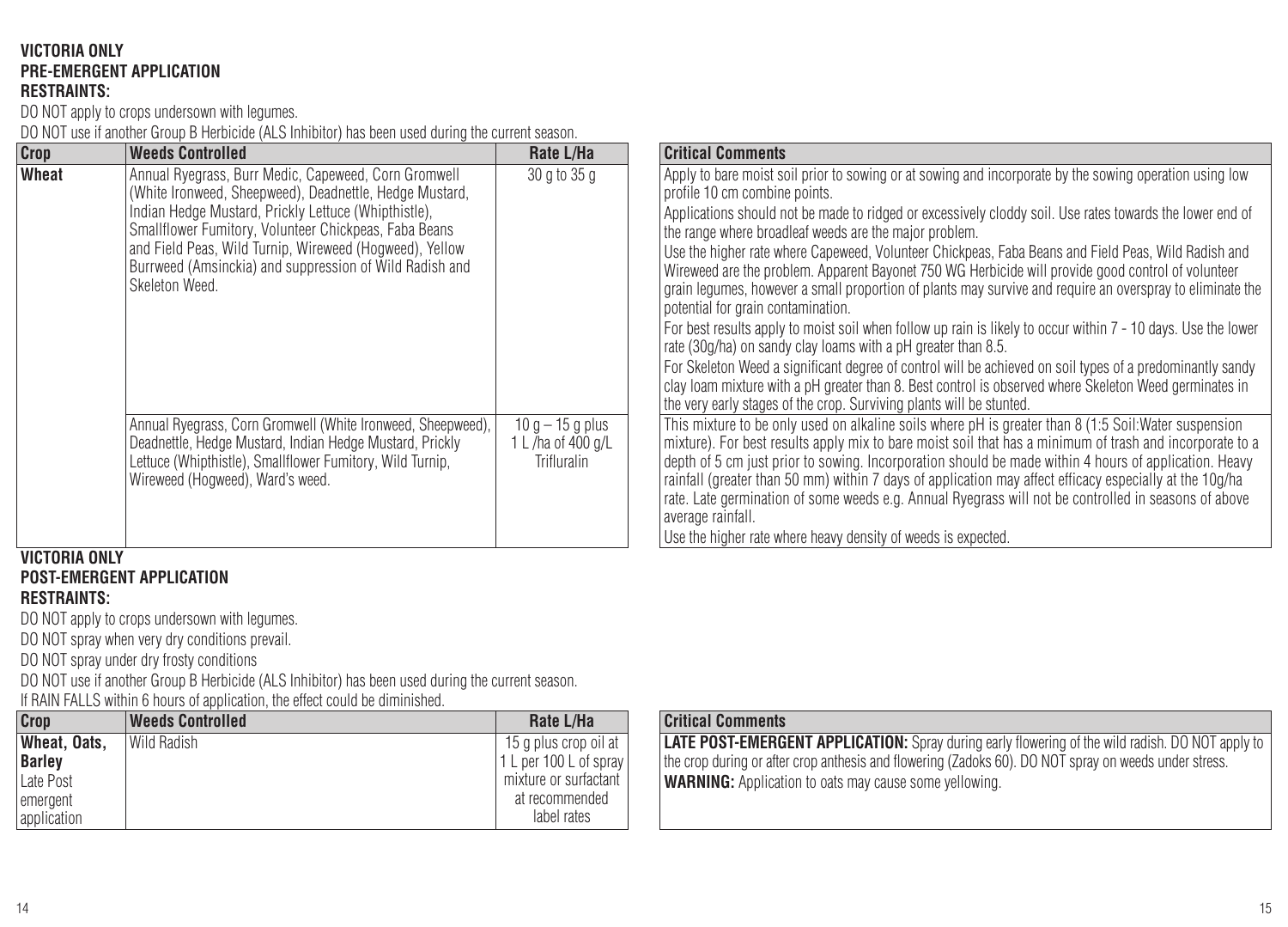#### **VICTORIA ONLY (cont) POST-EMERGENT APPLICATION**

| Crop                                                | <b>Weeds Controlled</b>                                                                       | Rate L/Ha                                                                    |
|-----------------------------------------------------|-----------------------------------------------------------------------------------------------|------------------------------------------------------------------------------|
| Barley, Oats,<br>Triticale.                         | Paterson's Curse, Turnip Weed                                                                 | $6.5 q + 300$ mL<br>Terbutryn 500 SC                                         |
| Wheat<br>from 3 leaf to<br>early tillering<br>stage | Hedge Mustard, Indian Hedge Mustard, Wild Turnip                                              | $6.5$ a + 300 mL<br>TERBUTRYN 500 SC<br>to $10a + 440mL$<br>Terbutryn 500 SC |
|                                                     | Crassula, Faba Beans (volunteer), Hyssop Loosestrife, Medic,<br>Prickly Lettuce (Whipthistle) | $10 q + 440 mL$<br>Terbutryn 500 SC                                          |
|                                                     | Deadnettle, Field Pea (volunteer), Wild Radish                                                | $10a + 440mL$<br>Terbutryn 500 SC to<br>$13a + 600mL$<br>Terbutryn 500 SC    |
|                                                     | Lupins (volunteer), Vetch, Wireweed (less than 3 leaves)<br>suppression.                      | $13q + 600$ mL<br>Terbutrvn 500 SC                                           |

## **NOT TO BE USED FOR ANY PURPOSE, OR IN ANY MANNER, CONTRARY TO THIS LABEL UNLESS AUTHORISED UNDER APPROPRIATE LEGISLATION.**

**WITHHOLDING PERIODS** 

**PRE-EMERGENT: DO NOT GRAZE OR CUT FOR STOCK FOOD FOR 7 WEEKS AFTER APPLICATION.**

**POST-EMERGENT: DO NOT GRAZE OR CUT FOR STOCK FOOD FOR 14 DAYS AFTER APPLICATION.**

**HARVEST PERIOD: NOT REQUIRED WHEN USED AS DIRECTED.**

## **Critical Comments**

Spray when weeds are in the 2 to 6 leaf stage (up to 6 node/leaflet for field peas, 10 leaflet for vetch), except 2 to 4 leaf for Doublegee. Use rates towards the lower end of the range (where applicable) when weeds are small and soil conditions are very moist.

Spray only when weeds are actively growing.

Spray only after good rain and when top soil is moist.

Best results are obtained when good soil moisture has been present since planting.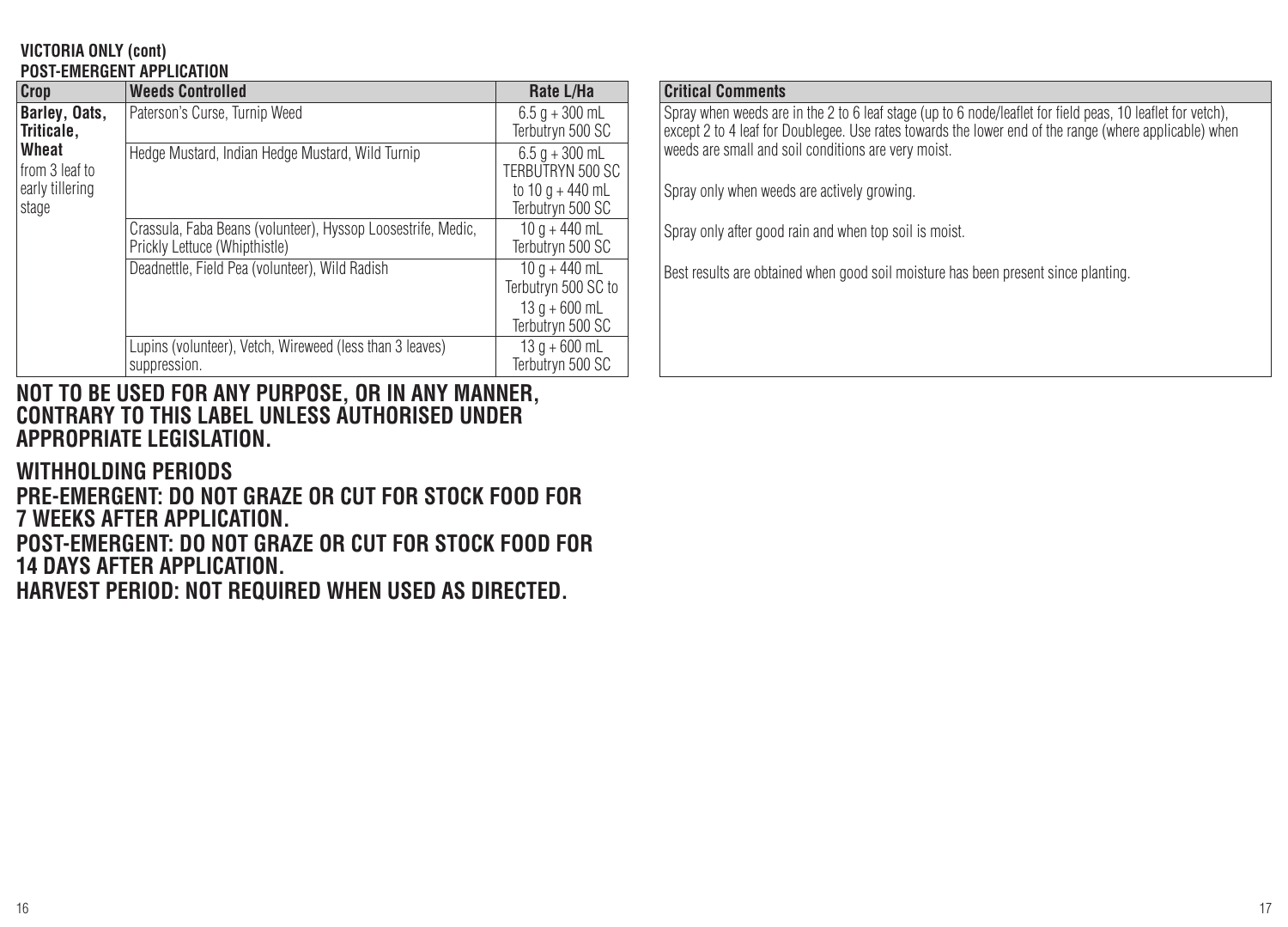## **GENERAL INSTRUCTIONS**

Apparent Bayonet 750 WG Herbicide is a water dispersible granular herbicide for the pre-plant, incorporated by sowing, control of Annual Ryegrass, Paradoxa Grass and certain broadleaf weeds in wheat and for postemergent control of Wild Radish in wheat, oats, triticale and barley.

Crops other than wheat, barley, oats, triticale and cereal rye can be very sensitive to low soil concentrations of Apparent Bayonet 750 WG Herbicide, thus prior to using this product, careful consideration should be given to crop rotation plans.

## **RESISTANT WEEDS WARNING**



Apparent Bayonet 750 WG Herbicide is a member of the Sulfonylurea group of herbicides. The product has the inhibitors of acetolactate synthase mode of action. For weed resistance management Apparent Bayonet 750 WG Herbicide is a Group B Herbicide.

Some naturally occurring weed biotypes resistant to Apparent Bayonet 750 WG Herbicide and other Group B herbicides may exist through normal genetic variability in any weed population. The resistant individuals can eventually dominate the weed population if these herbicides are used repeatedly. These resistant weeds will not be controlled by Apparent Bayonet 750 WG Herbicide or any other Group B herbicides.

Since the occurrence of resistant weeds is difficult to detect prior to use, AIRR Apparent Pty Ltd accepts no liability for any losses that may result from the failure of Apparent Bayonet 750 WG Herbicide to control resistant weeds.

Advice as to strategies and alternative treatments that can be used should be obtained from your local supplier, consultant, local Department of Agriculture, Primary Industries Department.

## **MIXING**

Apparent Bayonet 750 WG Herbicide is a water dispersible granular herbicide, which mixes readily with water and is applied as a spray.

- Partly fill the spray tank with water
- Start the agitation
- Add the correct amount of product to the spray tank with the agitation system running
- Continue agitation while topping up the tank with water and while spraying
- Use the spray mix within 24 hours of preparation

## **APPLICATION**

**Ground Application:** Apply by boom spray, applying 30 to 100 L of water per hectare. Avoid overlapping of boom runs.

**Aerial Application:** Always spray in a crosswind of less than 5 knots. Ensure good spray coverage is obtained. Apply 20 to 40 litres per hectare.

## **SPRAYER CLEANUP**

Where the sprayer is being used to spray cereal crops, rinse the sprayer thoroughly with water. Where the sprayer is being used to spray crops other than cereals:

- 1. Drain tank and rinse tank and spray boom with clean water for at least 10 minutes.
- 2. Fill the tank with clean water and add to it 300mL of household chlorine bleach (containing 4% chlorine) per 100 L of water. Rinse hoses and boom and leave in tank for 15 minutes whilst agitating. Drain through nozzle.
- 3. Repeat step 2 and then rinse thoroughly with clean water to remove all traces of chlorine bleach.
- 4. Nozzles and filters should be cleaned separately.
- 5. Dispose of all water used for cleaning.

## **COMPATIBILITY**

When using a tank mix of Apparent Bayonet 750 WG Herbicide and paraquat/diquat, add Apparent Bayonet 750 WG Herbicide, with constant agitation to approximately half the total volume of water to be used.

- Ensure that the Apparent Bayonet 750 WG Herbicide is fully dispersed.
- Add the paraquat/diquat, fill the spray tank to full volume with water and mix thoroughly.

Apply tank mix immediately, under constant agitation. Apparent Bayonet 750 WG Herbicide is compatible with Metolachlor, Tri-allate, paraquat/diquat, Glyphosate, 2,4-D Amine, metsulfuron-methyl, bromoxynil, trifluralin, sodium molybdate, zinc sulphate, manganese sulphate, copper sulphate, chlorpyrifos, permethrin.

## **CROP ROTATION GUIDELINES**

## **PRE-EMERGENT APPLICATION**

Where the product is applied at the rate of 30 to 35g/ha:

Unless otherwise specified (see table below), wheat, barley, oats, triticale and cereal rye can be planted the following season without restrictions.

For other specified crops the Apparent Bayonet 750 WG Herbicide treated area may be replanted after the interval indicated in the table below. These recommendations are made on the assumption that Apparent Bayonet 750 WG Herbicide is applied to a wheat crop that reaches maturity in the season of application.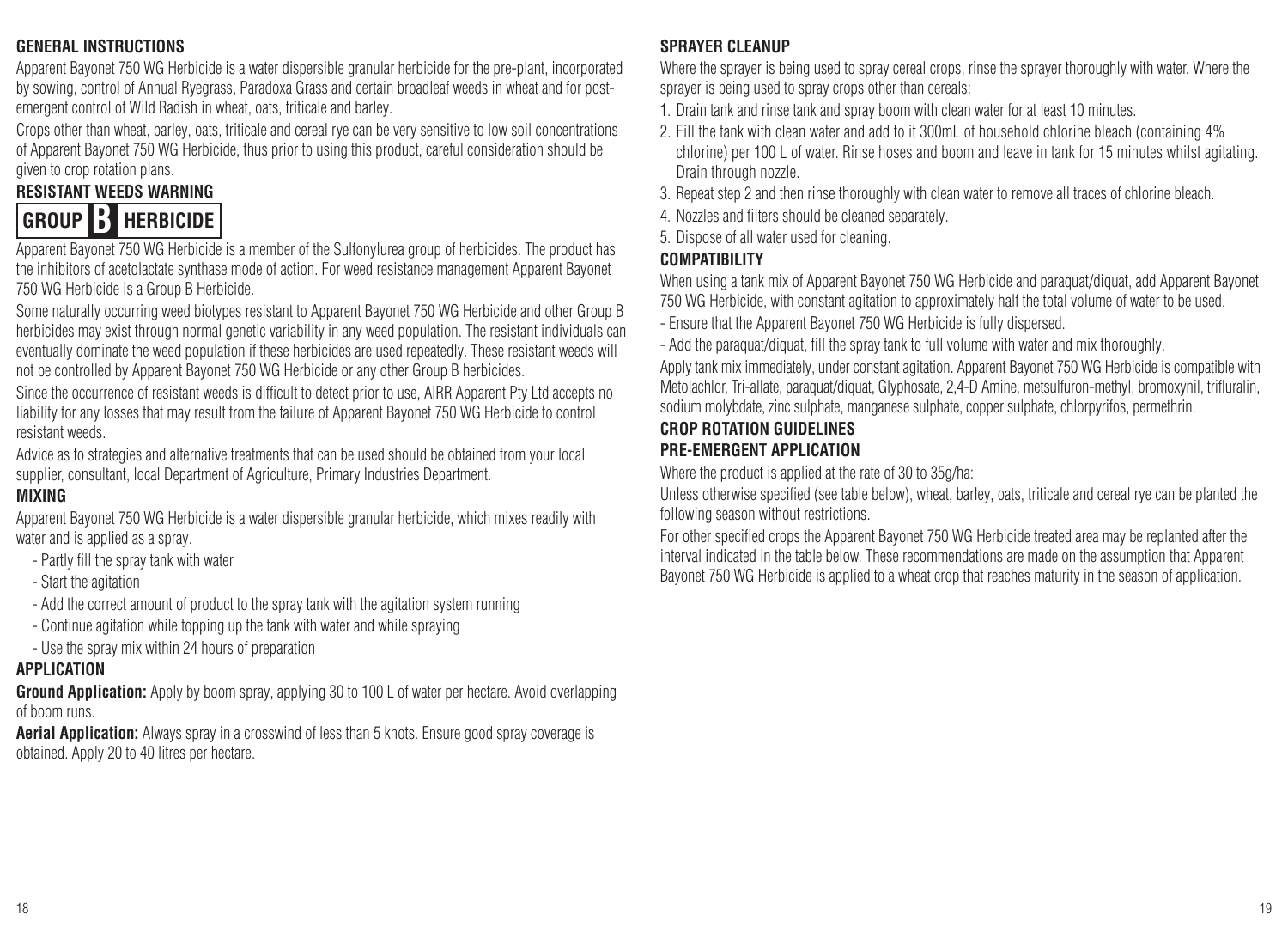| Soil pH<br>$(1:5$ Soil: | <b>State</b>                                | <b>Replanting</b><br><b>Interval</b> | <b>Minimum rainfall</b><br>requirements | Crop                                                                                                                                                |
|-------------------------|---------------------------------------------|--------------------------------------|-----------------------------------------|-----------------------------------------------------------------------------------------------------------------------------------------------------|
| <b>Water</b>            |                                             |                                      | between application                     |                                                                                                                                                     |
| <b>Suspension</b>       |                                             |                                      | and sowing the                          |                                                                                                                                                     |
| <b>Method</b> )         |                                             |                                      | following crop                          |                                                                                                                                                     |
| 6.5 or less             | WA, SA,<br>NSW.<br>ACT, Vic.<br>Qld only    | 12 months                            | 300 mm                                  | Field peas, Linseed, Lucerne, Lupins,<br>Medics**, Subterranean Clover**, Faba<br>Beans, Chickpeas and Canola                                       |
|                         | NSW.<br>ACT. QId<br>only                    | 15 months                            | 700 mm                                  | Sorghum, Maize, Sovbean, Cotton,<br>Cowpea and Mung Bean                                                                                            |
|                         |                                             | 18 months                            | 900 mm                                  | Sunflowers                                                                                                                                          |
| 6.6 to 7.5              | NSW.                                        | 12 months                            | 500 mm                                  | Chickpeas and Canola                                                                                                                                |
|                         | ACT, Qld<br>only                            | 15 months                            | $700 \text{ mm}$                        | Sorghum, Maize, Soybean, Cotton,<br>Cowpea and Mung Bean                                                                                            |
|                         |                                             | 18 months                            | 900 mm                                  | Sunflowers                                                                                                                                          |
|                         | WA. SA.<br>Vic only                         | 22 months                            | $500$ mm                                | Field Peas, Linseed, Lucerne, Lupins.<br>Medics** Subterranean Clover**, Faba<br>Beans, Chickpeas, Canola, Sorghum,<br>Maize, Soybean and Cotton    |
| 7.6 to 8.5              | Vic. SA                                     | 12 months                            | 250 mm                                  | Barley, Oats, Cereal Rye for grain crops                                                                                                            |
|                         | only                                        |                                      | $300 \text{ mm}$                        | Barley, Oats, Cereal Rye for hay crops                                                                                                              |
|                         | NSW.                                        | 12 months                            | 500 mm                                  | Chickpeas and Canola                                                                                                                                |
|                         | ACT. QId<br>only                            | 18 months                            | 700 mm                                  | Sorghum, Maize, Sovbean, Cotton,<br>Cowpea and Mung Bean                                                                                            |
|                         | WA. SA.<br>Vic only                         | 24 months                            | $700$ mm                                | Field Peas, Linseed, Lucerne, Lupins.<br>Medics** Subterranean Clover**, Faba<br>Beans, Chickpeas, Canola, Sorghum,<br>Maize, Soybean and Cotton    |
| 8.6 and                 | Vic. SA                                     | 12 months                            | $\overline{250}$ mm                     | Barley, Oats, Cereal Rye for grain crops                                                                                                            |
| above                   | only                                        |                                      | 300 mm                                  | Barley, Oats, Cereal Rye for hay crops                                                                                                              |
|                         | WA.<br>NSW.<br>ACT. Vic.<br>Qld, SA<br>only | 24 months                            | 700 mm                                  | Field Peas, Linseed, Lucerne, Lupins.<br>Medics** Subterranean Clover**, Faba<br>Beans, Chickpeas and Canola.<br>Sorghum, Maize, Sovbean and Cotton |

\*\* Includes natural regeneration of Subterranean Clover and Medics.

For all other crops a replanting interval of 24 months has to be observed.

## **GENERAL INSTRUCTIONS**

Where the product is applied at 10 to 15 g/ha plus 1 L of 400 g/L Trifluralin:

Where the pH is less than 7.5 the following crops can be replanted from 9 months after application providing 300 mm of rainfall has been recorded; Field Peas, Canola, Chickpeas, Medics, Clover, Lucerne, Safflower, Lupins, Cereal Rye, Barley, Oats, Wheat, Triticale. Where rainfall is less than 300mm for this period further advice should be sought from AIRR Apparent Pty Ltd.

Where the pH is above 7.5 the following crops can be replanted 9 months after application of Apparent Bayonet 750 WG Herbicide: Cereal Rye, Wheat, Oats, Barley, Triticale.

Where the pH is above 7.5 the following crops can be replanted 12 months after application of Apparent Bayonet 750 WG Herbicide providing 350 mm of rainfall has been recorded: Field Peas, Canola, Chickpeas, Medics, Clover, Lucerne, Safflower, Lupins. Where less than 350 mm of rain has fallen between application and sowing the crop, further advice should be sought from AIRR Apparent Pty Ltd representative.

## **CROP ROTATION GUIDELINES**

## **POST-EMERGENT APPLICATION**

| Soil pH (1:5<br>Soil: Water<br>suspension<br>method) | <b>State</b>                     | Replanting<br><b>Interval</b> | Crop                                                                                                                                |
|------------------------------------------------------|----------------------------------|-------------------------------|-------------------------------------------------------------------------------------------------------------------------------------|
| 6.5 or less                                          | WA. NSW.<br>ACT. Vic.<br>SA only | 7 months                      | Field Peas, Linseed, Lucerne, Lupins,<br>Medics**, Subterranean Clover**, Faba Beans,<br>Chickpeas and Canola                       |
|                                                      |                                  | 14 months                     | Sorghum, Maize, Soybean, and Cotton                                                                                                 |
| 6.6 to 8.0                                           | WA. NSW.<br>ACT. Vic.<br>SA only | 20 months                     | Chickpeas, Canola, Sorghum, Maize, Soybean,<br>Cotton, Field Peas, Linseed, Lucerne.<br>Medics**, Subterranean Clover**, Faba Beans |

\*\* Includes natural regeneration of Subterranean Clover and Medics.

For all other crops a replanting interval of 24 months has to be observed.

These recommendations are made on the assumption that Apparent Bayonet 750 WG Herbicide is applied to a wheat crop that reaches maturity in the season of application.

Where Apparent Bayonet 750 WG Herbicide is used on soil types with pH greater than 8 (1:5 soil:water suspension test), further advice should be sought from AIRR Apparent Pty Ltd regarding crop rotation guidelines, except for Barley, Cereal Rye, Oats, Triticale and Wheat.

## **CROP ROTATION GUIDELINES**

## **(tank mixture of Apparent Bayonet 750 WG Herbicide and Terbutryn)**

The following crops can be planted after an application of Apparent Bayonet 750 WG Herbicide and Terbutryn: In areas where pH is less than 7.5

**9 months** after an application: Barley, Cereal Rye, Chickpeas, Faba Beans, Field Peas, Lupins, Medics, Oats, Canola, Safflower, Subclover, Triticale, Wheat.

In areas where pH is greater than 7.5

**9 months** after an application: Barley, Cereal Rye, Oats, Triticale, Wheat

20 сельский, сельский солон в сельский солон в сельский солон в сельский солон в сельский солон в солон в сель<br>20 14 months after an application: Cotton, Maize, Sorghum, Soybeans, Sunflowers, Where residual herbicides are applied following an application, the crop rotational guidelines for these products must be followed. **22 months** after an application: Chickpeas, Faba Beans, Field Peas, Lupins, Medics, Canola, Safflower, Subclover